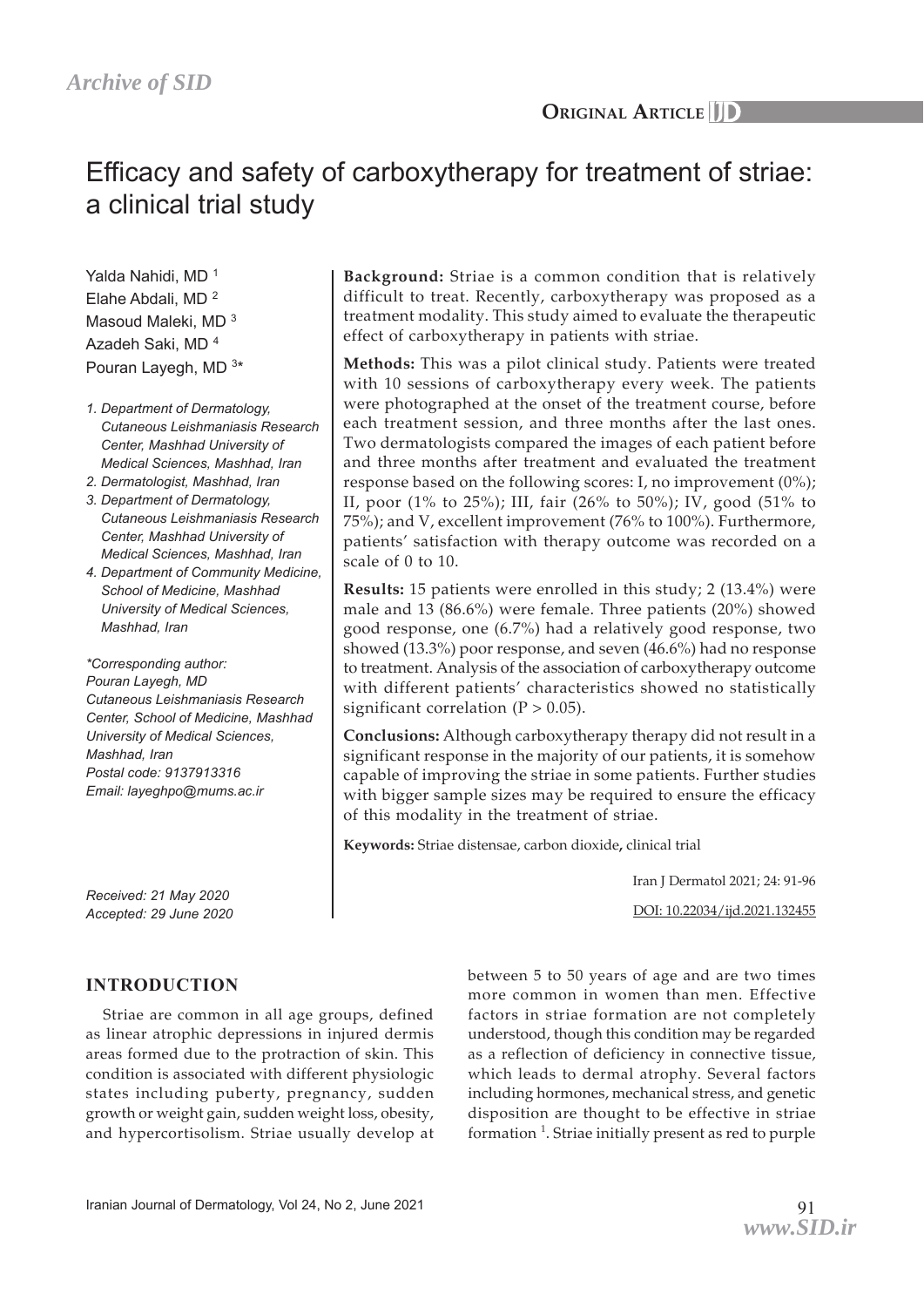lines with mild pruritus, which are called striae rubra. As time passes, these lines lose their color and become atrophic lesions called striae alba. Striae alba usually persist; however, they may fade with time. Striae are usually only an aesthetic concern but can also become ulcerated. Currently, no definitive treatments are available for striae, and affected people are usually disturbed by the appearance of these lesions.

Carboxytherapy is the transcutaneous administration of carbon dioxide  $(CO<sub>2</sub>)$  for therapeutic purposes. Since Brandi and colleagues showed its efficacy in treating regional obesity (a significant reduction in the abdomen, thigh, and knee circumference)  $^2$ , the use of carboxytherapy has attracted a lot of attention worldwide. Moreover, they also reported histologic changes supporting the efficacy of  $CO<sub>2</sub>$  injection in decreasing the subcutaneous fat layer and increasing the elasticity of the skin after liposuction<sup>2</sup>. Due to the interaction between  $CO<sub>2</sub>$  and blood flow-regulating agents, carboxytherapy affects the microcirculation at the level of arterioles and meta-arterioles, causing increased tissue blood flow and increased lymphatic drainage. This enhancement of tissue nourishment results in enhanced wound healing. Changes in pH and improvement of metabolism cause temporary vasodilation and the creation of collateral vessels, leading to the reconstruction of intradermal collagen, thus improving the tonicity and appearance of the skin  $3$ . In striae alba, this leads to increased blood flow and restoration of hemoglobin, while reducing inflammation in the striae rubra.

Carboxytherapy is relatively safe and has turned into an attractive minor procedure. Side effects include mild pain, ecchymosis, and a regional crackling or burning sensation 4 . In recent years, the efficacy of carboxytherapy has been shown in multiple medical diseases and in the field of modern aesthetics. This procedure helps reduce the signs of aging and correct various beauty defects. It is also used in the treatment of cellulitis as well as acne scars, psoriasis plaques, eczema, scars in general, and burns; it has also been employed in improving circulation and wound healing and inhibiting inflammation 4,5.

In patients affected with striae, various treatments are used with different efficacies and adverse effects. Carboxytherapy is a non-invasive procedure used for the treatment of striae that has shown promising results in various studies. Considering the importance of efficient treatment for patients with skin striae, the available evidence is not sufficient to support the efficacy of carboxytherapy for these patients. Therefore, in this study, we aimed to perform a clinical trial to evaluate the therapeutic effects of carboxytherapy in patients with skin striae.

## **MATERIALS AND METHODS**

We designed a prospective clinical trial (IRCT20140414017271N3) to assess the efficiency of carboxytherapy in patients with skin striae rubra or alba who referred to the dermatology clinic of Imam Reza and Ghaem hospitals in Mashhad, Iran. Due to a lack of a similar study, we carried out a pilot study on 15 patients. After explaining the study to the patients, they provided written informed consent and were enrolled (Ethics committee code: IR.MUMS fm.REC.1396,360).

#### **Inclusion and exclusion criteria**

We included all patients who had striae and requested treatment. We excluded patients who did not consent to photography, did not return for follow-up, had severe anemia, respiratory, renal, or heart failure, had acute inflammation or other skin lesions in the location of  $CO<sub>2</sub>$  injection, had uncontrolled diabetes, mental weakness, or epilepsy, were pregnant or lactating, or were receiving carbonic anhydrase inhibitors such as acetazolamide.

## **Method of carboxytherapy**

Ten sessions of carboxytherapy were performed across one-week intervals for each patient. The treatment area was first disinfected and  $CO<sub>2</sub>$  was injected subcutaneously using the 27 gauge needle and the ocotillo device (Exon) with a pressure of 30 kPa and a volume of 5 ml per injection.

## **Data collection**

Initially, the skin of participants was examined and their basic characteristics including age, weight, family history of striae, skin type, type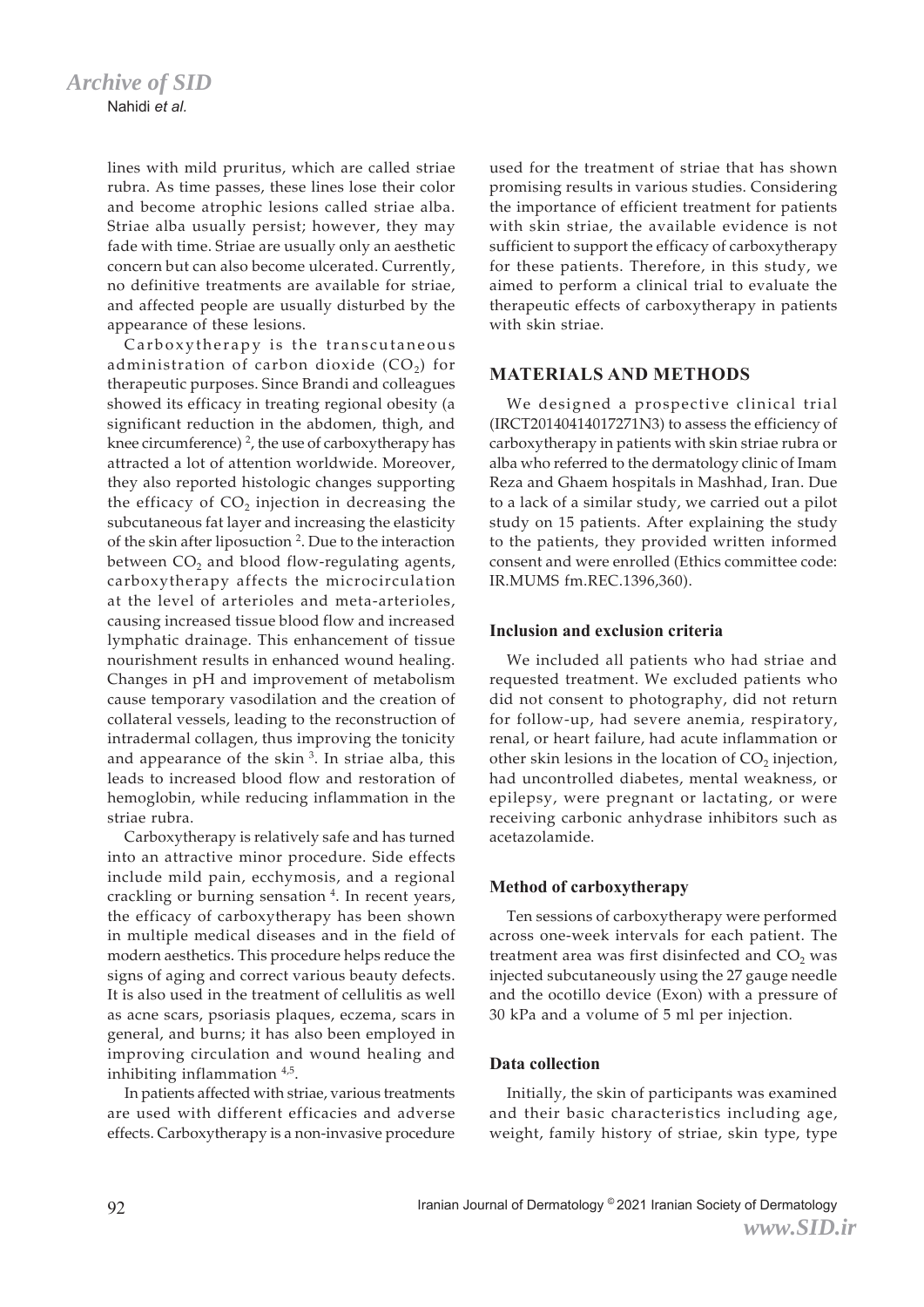(rubra versus alba) and duration of striae, and the number of pregnancies were recorded in a checklist. The method of the study included a before and after evaluation protocol, meaning that each patient was his or her control. Patients chose their treatment area and received 10 sessions of carboxytherapy across weekly intervals. At the beginning of the treatment and before the start of each session, the patients were photographed with a digital camera with the same settings in terms of angle, distance, and lighting. Moreover, the patients were again photographed three months after the cessation of treatment. At the end of the study, two dermatologists who were unaware of the study method compared patients' photos before the start of treatment and three months after the treatment and scored the patients as I: no improvement (0%), II: poor (1% to 25%), III: fair (26% to 50%), IV: good (51% to 75%), or V: excellent improvement (76% to 100%). Furthermore, patients' satisfaction with therapy outcome was recorded on a scale of zero to 10.

#### **Statistical analysis**

Quantitative data were presented as mean ± standard deviation. The normality of distribution was evaluated using the Kolmogorov-Smirnov test. In order to assess the relationship between different variables, the chi-squared test was used for qualitative data, while the T-test and Mann-Whitney U test were used when appropriate for quantitative data. Data analysis was done using SPSS version 16 and a p-value of less than 0.05 was considered statistically significant.

## **RESULTS**

This pilot study was done on 15 patients (13 females and 2 males) with striae. The mean age of participants was 36.7 years. All of our patients had a family history of striae. The most common reason for striae was puberty, followed by pregnancy. 12 patients had striae alba and three patients had striae rubra. The most common site of striae was the thighs followed by the abdomen. After carboxytherapy, 7 patients (46.6%) had no improvement, while 4 patients (26.6%) had a poor response, 1 patient (6.7%) showed a fair response, and 3 patients (20 % had a good response. None

**Table 1.** Patient characteristics.

| Age (years)                              | $10.8 \pm 36.7$ |  |  |
|------------------------------------------|-----------------|--|--|
| Sex                                      |                 |  |  |
| Male                                     | $2(13.4\%)$     |  |  |
| Female                                   | 13 (86.6%)      |  |  |
| Skin type (Fitzpatrick's classification) |                 |  |  |
| 2                                        | 5(33.3%)        |  |  |
| 3                                        | 6(40%)          |  |  |
| $\overline{4}$                           | 4(26.7%)        |  |  |
| Family history                           |                 |  |  |
| Positive                                 | 15 (100%)       |  |  |
| Negative                                 | $0(0\%)$        |  |  |
| Cause of striae                          |                 |  |  |
| Puberty                                  | $7(46.6\%)$     |  |  |
| Pregnancy                                | $4(26.6\%)$     |  |  |
| Weight gain                              | $2(13.3\%)$     |  |  |
| Stretching                               | 2(13.3%)        |  |  |
| Type of striae                           |                 |  |  |
| Rubra                                    | 3(20%)          |  |  |
| Alba                                     | 12 (80%)        |  |  |
| Location of striae                       |                 |  |  |
| Arm                                      | $2(13.3\%)$     |  |  |
| Thigh                                    | 6(40%)          |  |  |
| Inguinal<br>$1(6.6\%)$                   |                 |  |  |
| Abdomen                                  | 4 (26.7%)       |  |  |
| Supraclavicular                          | $1(6.6\%)$      |  |  |
| Calf                                     | $1(6.6\%)$      |  |  |
| Response to carboxytherapy <sup>†</sup>  |                 |  |  |
| No improvement                           | 7 (46.6%)       |  |  |
| Poor improvement<br>4(26.6%)             |                 |  |  |
| Fair improvement                         | $1(6.6\%)$      |  |  |
| Good improvement                         | 3(20%)          |  |  |
| <b>Excellent improvement</b>             | $0(0\%)$        |  |  |

† Response to therapy was classified according to the percentage of recovery three months after the treatment compared to before starting the treatment as follows: no improvement (0%), poor (1% to 25%), fair (26% to 50%), good (51% to 75%), and excellent improvement (76% to 100%).

of our patients showed an excellent response to carboxytherapy (Table 1).

Moreover, we analyzed the association of response to therapy with different patient characteristics. Response to therapy was not correlated with age, sex, skin type and cause, type, location and duration of striae, and patients' satisfaction (Table 2). We did not include a family history of striae in this analysis since all of our patients had a positive family history of striae.

## **DISCUSSION**

Striae is an aesthetic problem that psychologically affects patients. Despite various improvements in the field of dermatology and aesthetic medicine,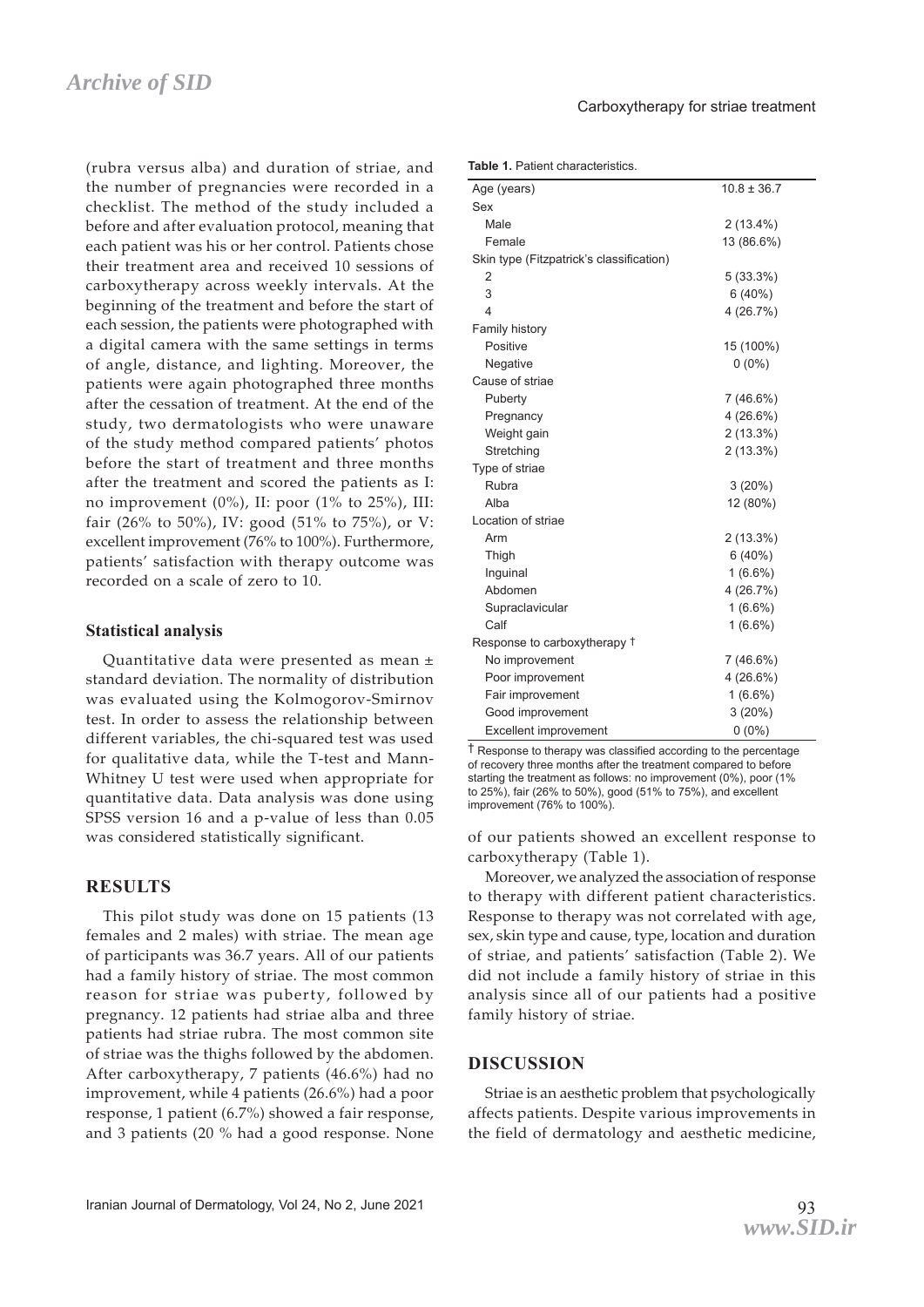Nahidi *et al.*

|                           | Response to carboxytherapy <sup>†</sup> |                 |             |                  |                  |         |
|---------------------------|-----------------------------------------|-----------------|-------------|------------------|------------------|---------|
|                           | <b>No</b>                               | Poor            | Fair        | Good             | <b>Excellent</b> | P-value |
|                           | improvement                             | improvement     | improvement | improvement      | improvement      |         |
| Age (yrs)                 | $35 \pm 8.4$                            | $38.7 \pm 17.8$ | $32 \pm 0$  | $39.6 \pm 8.9$   |                  | 0.076   |
| Sex                       |                                         |                 |             |                  |                  |         |
| Male                      | $0(0\%)$                                | $2(100\%)$      | $0(0\%)$    | $0(0\%)$         | $0(0\%)$         | 0.222   |
| Female                    | $7(53.8\%)$                             | $2(15.4\%)$     | 1(7.7%)     | $3(23.1\%)$      | $0(0\%)$         |         |
| Skin type                 |                                         |                 |             |                  |                  |         |
| 2                         | 1(20%)                                  | $0(0\%)$        | 1(20%)      | 3(60%)           | $0(0\%)$         | 0.727   |
| 3                         | 1(16.7%)                                | $0(0\%)$        | $2(33.3\%)$ | $3(50\%)$        | $0(0\%)$         |         |
| 4                         | 1(25%)                                  | 1(25%)          | 1(25%)      | 1(25%)           | $0(0\%)$         |         |
| Cause of striae           |                                         |                 |             |                  |                  |         |
| Puberty                   | $4(57.1\%)$                             | $1(14.3\%)$     | $1(14.3\%)$ | $1(14.3\%)$      | $0(0\%)$         | 0.466   |
| Pregnancy                 | 2(50%)                                  | 1(25%)          | $0(0\%)$    | 1(25%)           | $0(0\%)$         |         |
| Weight gain               | $1(50\%)$                               | $0(0\%)$        | $0(0\%)$    | $1(50\%)$        | $0(0\%)$         |         |
| Stretching                | $0(0\%)$                                | $2(100\%)$      | $0(0\%)$    | $0(0\%)$         | $0(0\%)$         |         |
| Type of striae            |                                         |                 |             |                  |                  |         |
| Rubra                     | $1(33.3\%)$                             | $0(0\%)$        | $1(33.3\%)$ | $1(33.3\%)$      | $0(0\%)$         | 0.852   |
| Alba                      | 2(16.7%)                                | $1(8.3\%)$      | 3(25%)      | 6(50%)           | $0(0\%)$         |         |
| Location of striae        |                                         |                 |             |                  |                  |         |
| Arm                       | $1(50\%)$                               | $0(0\%)$        | $0(0\%)$    | $1(50\%)$        | $0(0\%)$         | 0.507   |
| Thigh                     | 4 (66.7%)                               | $1(16.6\%)$     | $1(16.6\%)$ | $0(0\%)$         | $0(0\%)$         |         |
| Inguinal                  | $0(0\%)$                                | $1(100\%)$      | $0(0\%)$    | $0(0\%)$         | $0(0\%)$         |         |
| Abdomen                   | $2(50\%)$                               | $0(0\%)$        | 1(25%)      | 1(25%)           | $0(0\%)$         |         |
| Supraclavicular           | $0(0\%)$                                | $1(100\%)$      | $0(0\%)$    | $0(0\%)$         | $0(0\%)$         |         |
| Calf                      | $0(0\%)$                                | $0(0\%)$        | $0(0\%)$    | $1(100\%)$       | $0(0\%)$         |         |
| Duration of striae (days) | $131.1 \pm 88.1$                        | $140 \pm 107$   | $100 \pm 0$ | $133.3 \pm 40.4$ | $0(0\%)$         | 0.09    |
| Patients' satisfaction #  | $1.1 \pm 1.9$                           | $4 \pm 4.6$     | $2 \pm 0$   | $4.3 \pm 3.7$    | $0(0\%)$         | 0.055   |

**Table 2.** Association between response to carboxytherapy and different patient characteristics.

† Response to therapy was classified according to the percentage of recovery three months after the treatment compared to before starting the treatment as follows: no improvement (0%), poor (1% to 25%), fair (26% to 50%), good (51% to 75%), and excellent improvement (76% to 100%).

‡ Patients' satisfaction with the therapeutic outcome was recorded on a scale of 0 to 10.

striae remain difficult to treat. Several treatment options are available such as chemical peelings, mesotherapy, platelet-rich plasma, radiofrequency procedures, intense pulsed light, and laser ablations 6 .

As a non-toxic gas,  $CO<sub>2</sub>$  can be introduced to the tissues via different methods of carboxytherapy. This substance interacts with water molecules, leading to a decrease in pH. Based on Bohr's law, at lower pH, hemoglobin has a lower tendency to bind with oxygen, meaning that oxygen is released. At a pH of 6.5, the permeability of the vascular wall is decreased, while the elasticity of collagen fibers decreases and their rigidity increases. Carbonic acid is divided into H and  $HCO<sub>3</sub>$ , leading to the production of NaHCO<sub>3</sub>, KHCO<sub>3</sub>, and CaHCO<sub>3</sub>, which increase the pH. An increase in the pH has a spasmolytic effect, decreasing the tonicity of capillaries and arterioles and leading to enhanced nourishment in the therapy location<sup>7</sup>.

Carboxytherapy is a relatively new modality in the treatment of striae and a handful of reports are available that assess its efficacy. Padgorna *et al.* assessed the effects of carboxytherapy in patients with striae <sup>8</sup>. Their results showed that carboxytherapy can reduce stretch marks by improving skin elasticity through the remodeling of collagen and elastin fibers, as shown by cutometery. Moreover, they demonstrated that this method was relatively safe with minimal side effects, the most prominent of which were pain, discomfort, and a feeling of crackling under the skin.

Ahmed and Mostafa conducted a study to compare the efficacy of carboxytherapy, plateletrich plasma, and tripolar radiofrequency in the treatment of striae distensae<sup>9</sup>. Their results elicited that all three modalities were equally efficient and safe; however, carboxytherapy and radiofrequency resulted in better patient satisfaction. Interestingly, Pinheiro *et al.* indicated that radiofrequency can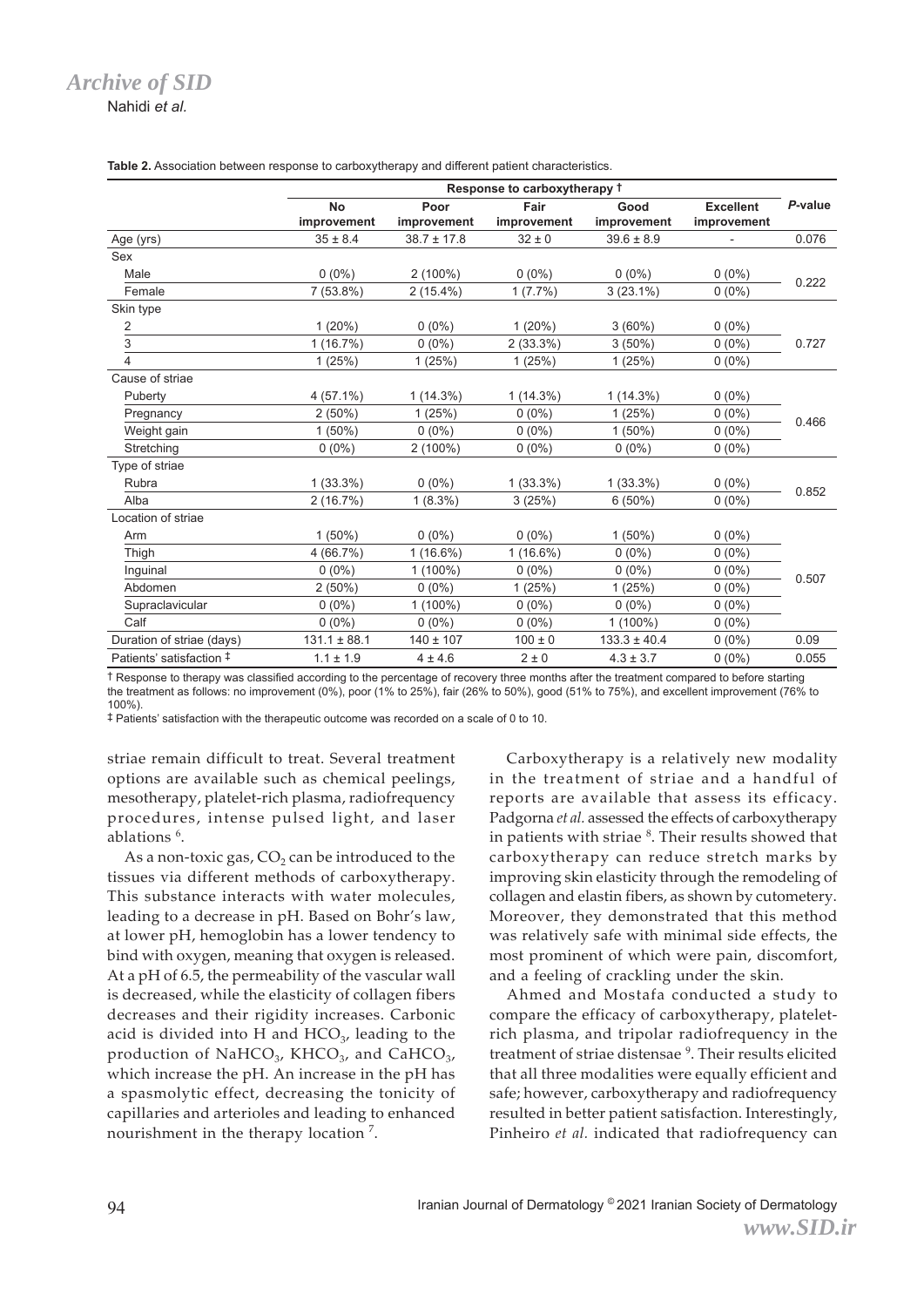stimulate collagen synthesis at a better level compared to carboxytherapy  $10$ . Although they showed that carboxytherapy was more effective on striae rubra than alba, this was not statistically significant. Similarly, our results also showed no significant association between the type of striae and treatment outcome. Furthermore, in the mentioned study, platelet-rich plasma caused slightly more side effects than the other two modalities. This was in contrast to the Hodeib *et al.* study, which compared the efficacy of carboxytherapy with platelet-rich plasma in the treatment of striae <sup>11</sup>. They reported that although both methods demonstrated significant improvement in striae alba, they were not significantly different in terms of efficacy, patient satisfaction, and side effects. However, histopathological examination revealed that carboxytherapy was superior in increasing the fibronectin expression compared with plateletrich plasma. In contrast to the aforementioned studies, our results did not yield a significant effect for carboxytherapy on the treatment of striae. Nonetheless, some effects were observed. From 15 patients, three patients showed a good response, one patient showed a fair response, four patients showed a poor response, and 7 patients showed no response three months after 10 sessions of carboxytherapy across one-week intervals.

Also, most of our patients were females, which is compatible with other studies  $11$ . The probable reason for this is that females usually seek medical attention for their striae due to the associated aesthetic burden. Furthermore, pregnancy is one of the main causes of striae formation and, as shown, was the second cause of striae in our study. Hence, women were expected to constitute a higher proportion of patients.

The main limitation of our study was the small sample size, which may have hampered our results in showing a significant effect of carboxytherapy. We did not include a control group to further assess the difference between other proposed modalities; instead, we used a before-after evaluation for each patient to decrease intergroup bias. Also, we tried to minimize bias by asking two dermatologists who were not involved in the study to evaluate the outcome of treatment. Moreover, we followed our patients for three months after the treatment was completed to assess the long-term effects of carboxytherapy. We recommend further research

that includes a control group and a larger sample size.

#### **CONCLUSION**

Striae are difficult to treat and patients are primarily concerned about the aesthetic outcome. Various modalities are available for its treatment but a search for a superior and more effective modality continues. Carboxytherapy has shown promising results in the treatment of striae and our study also demonstrated that this method is capable of correcting the striae in some cases; however, further studies with bigger sample sizes are required to ensure the efficacy of this modality in the treatment of striae.

#### **Acknowledgment**

We would like to thank Ms. Momenzadeh for her cooperation in this research.

#### **Conflict of interest:** None declared.

## **REFERENCES**

- 1. Picard D, Sellier S, Houivet E, et al. Incidence and risk factors for striae gravidarum. J Am Acad Dermatol. 2015;73(4):699-700.
- 2. Brandi C, d'Aniello C, Grimaldi L, et al. Carbon dioxide therapy in the treatment of localized adiposities: clinical study and histopathological correlations. Aesthetic plast Surg. 2001;25(3):170-174.
- 3. Varlaro V, Manzo G, Mugnaini F, et al. Carboxytherapy: effects on microcirculation and its use in the treatment of severe lymphedema. Acta Phlebol. 2007;8(2):79-91.
- 4. Koutná N. Carboxytherapy in aesthetic medicine. Aesthetic Medicine: Springer; 2012.
- 5. Kołodziejczak A, Podgórna K, Rotsztejn H. Is carboxytherapy a good alternative method in the removal of various skin defects? Dermatol Ther. 2018;31(5):e12699.
- 6. Hague A, Bayat A. Therapeutic targets in the management of striae distensae: A systematic review. J Am Acad Dermatol. 2017;77(3):559-568.
- 7. Zenker S. Carboxytherapy: Carbon dioxide injections in aesthetic medicine. Prime Europe. 2012;2:42-50.
- 8. Podgórna K, Kołodziejczak A, Rotsztejn H. Cutometric assessment of elasticity of skin with striae distensae following carboxytherapy. J Cosmet Dermatol. 2018;17(6):1170-1174.
- 9. Ahmed NA, Mostafa OM. Comparative study between: